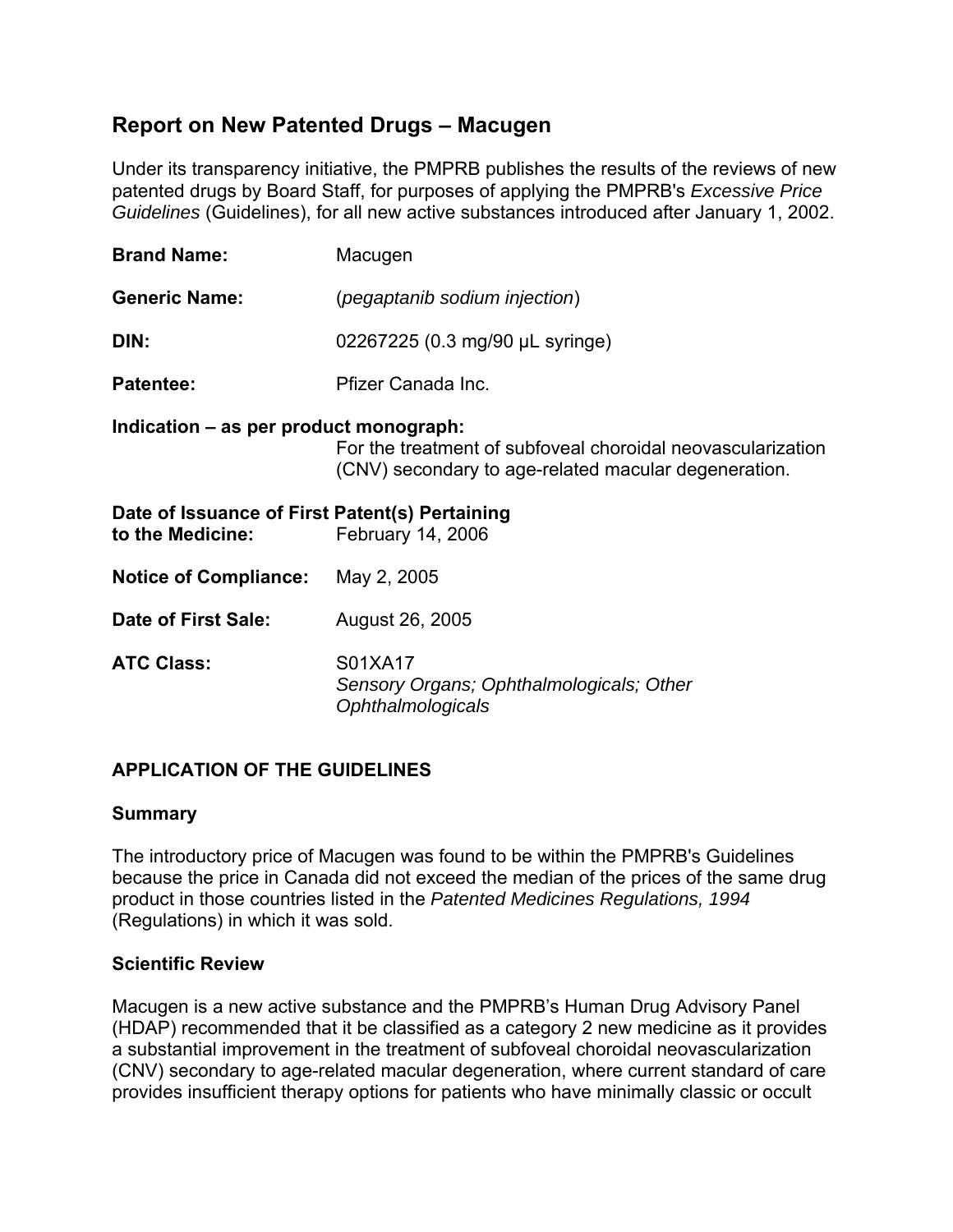lesions with no classic morphology. This recommendation is based on two randomized phase III clinical trials (reference #7), in which patients treated with Macugen exhibited favourable results in all subtypes (classic or occult) of wet (CNV).

Loss of visual acuity is a major cause of incapacity and considerably reduces quality of life. The possibility to stop the progression of the disease while treating a greater spectrum of patients with Macugen, combined with the relative ease of administration and medically manageable side effects, remains very relevant in this patient population.

The HDAP did not identify any comparators for the conduct of a Therapeutic Class Comparison (TCC) test for Macugen as there are no comparators that can be considered clinically equivalent.

#### **Price Review**

Under the Guidelines, the introductory price of a new category 2 drug product will be presumed to be excessive if it exceeds the prices of all of the comparable drug products based on a TCC test, or the median of the international prices identified in an International Price Comparison (IPC) test. As no comparable drug products could be identified for purposes of conducting a TCC test, the introductory price of Macugen was considered within the Guidelines as it did not exceed the median of the international prices identified in the IPC test. Macugen was sold in only one other country (United States) of the seven countries listed in the Regulations at the time of introduction to the Canadian market.

| <b>Country</b> | Price per 0.3 mg/90 µL pre-filled syringe |
|----------------|-------------------------------------------|
| Canada         | \$995.00001                               |
| France         |                                           |
| Germany        |                                           |
| Italy          |                                           |
| Sweden         |                                           |
| Switzerland    |                                           |
| <b>UK</b>      |                                           |
| <b>US</b>      | \$1222.8725 <sup>2</sup>                  |

## Introduction Period (August to December 2005)

**Source**: 1. No publicly available price at introduction (2005) or in 2006. PPS Pharma January 2007. 2. Publicly available price as per the *Regulations*.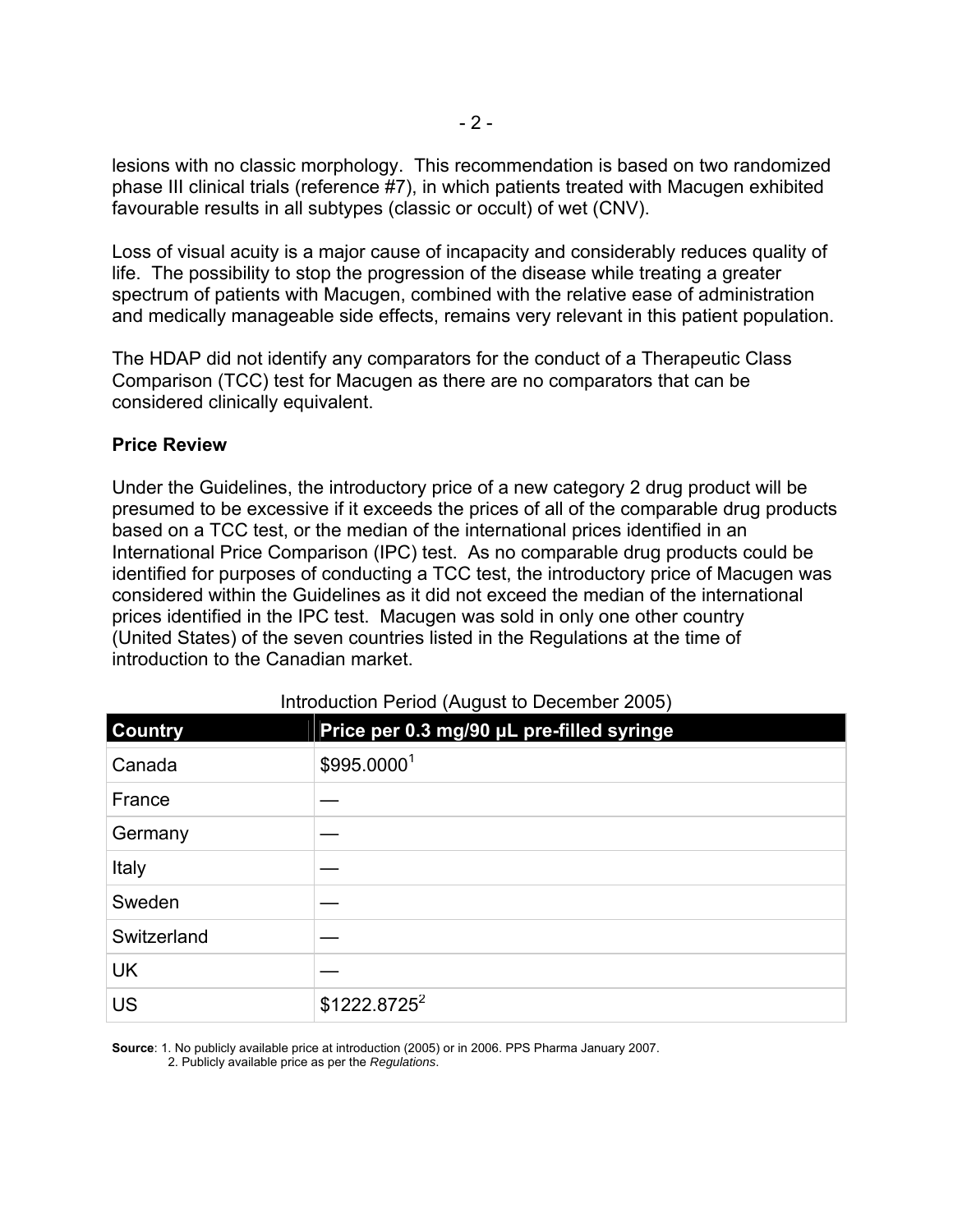The Guidelines provide that when a medicine is sold in fewer than five countries at the time of its introduction, the introductory price will be treated as the interim benchmark price. Board Staff will review at the end of three years or when the medicine is sold in at least five countries, whichever comes first.

*Where comparators and dosage regimens are referred to in the Summary Reports, they have been selected by the PMPRB Staff and the HDAP for the purpose of carrying out the PMPRB's regulatory mandate, which is to review the prices of patented medicines sold in Canada to ensure that such prices are not excessive. The publication of these reports is also part of the PMPRB's commitment to make its price review process more transparent.* 

*The information contained in the PMPRB's Summary Reports should not be relied upon for any purpose other than its stated purpose and is not to be interpreted as an endorsement, recommendation or approval of any drug nor is it intended to be relied upon as a substitute for seeking appropriate advice from a qualified health care practitioner.* 

## **References - Macugen**

- 1. Age –Related Macular Degeneration: American Academy of Ophthalmology. http://www.aao.org/aao/education/library/ppp/upload/Age-Related-Macular-Degeneration.pdf, accessed September 22, 2005.
- 2. Amoaku WM. Pegaptanib in exudative age-related macular degeneration. Drugs 2005:65(11):1579.
- 3. Appraisal consultation document: Photodynamic therapy for age-related macular degeneration. NICE. Available at: www.nice.org.uk/page.aspx?o=30199.
- 4. Asif M, Siddiqui A, Keating GM. Pegaptanib: In exudative age-related macular degeneration. Drugs 2005;65(11):1571-7.
- 5. Bressler NM. Treatment of Age-Related Macular Degeneration with Photodynamic Therapy (TAP) Study Group. Photodynamic therapy of subfoveal choroidal neovascularization in age-related macular degeneration with verteporfin: two year results of 2 randomized clinical trials- TAP report 2. Arch Ophthalmol 2001;119:198-207.
- 6. Ferris FL. A new treatment of ocular neovascularization. N Engl J Med 2004;351(27):2863-4.
- 7. Gragoudas ES, Adamis AP, Cunningham ET, et al. Pegaptanib for neovascular age-related macular degeneration. N Engl J Med 2004;351(27):2805-16.
- 8. Health Canada, Notice of Decision for Macugen, June 2005.